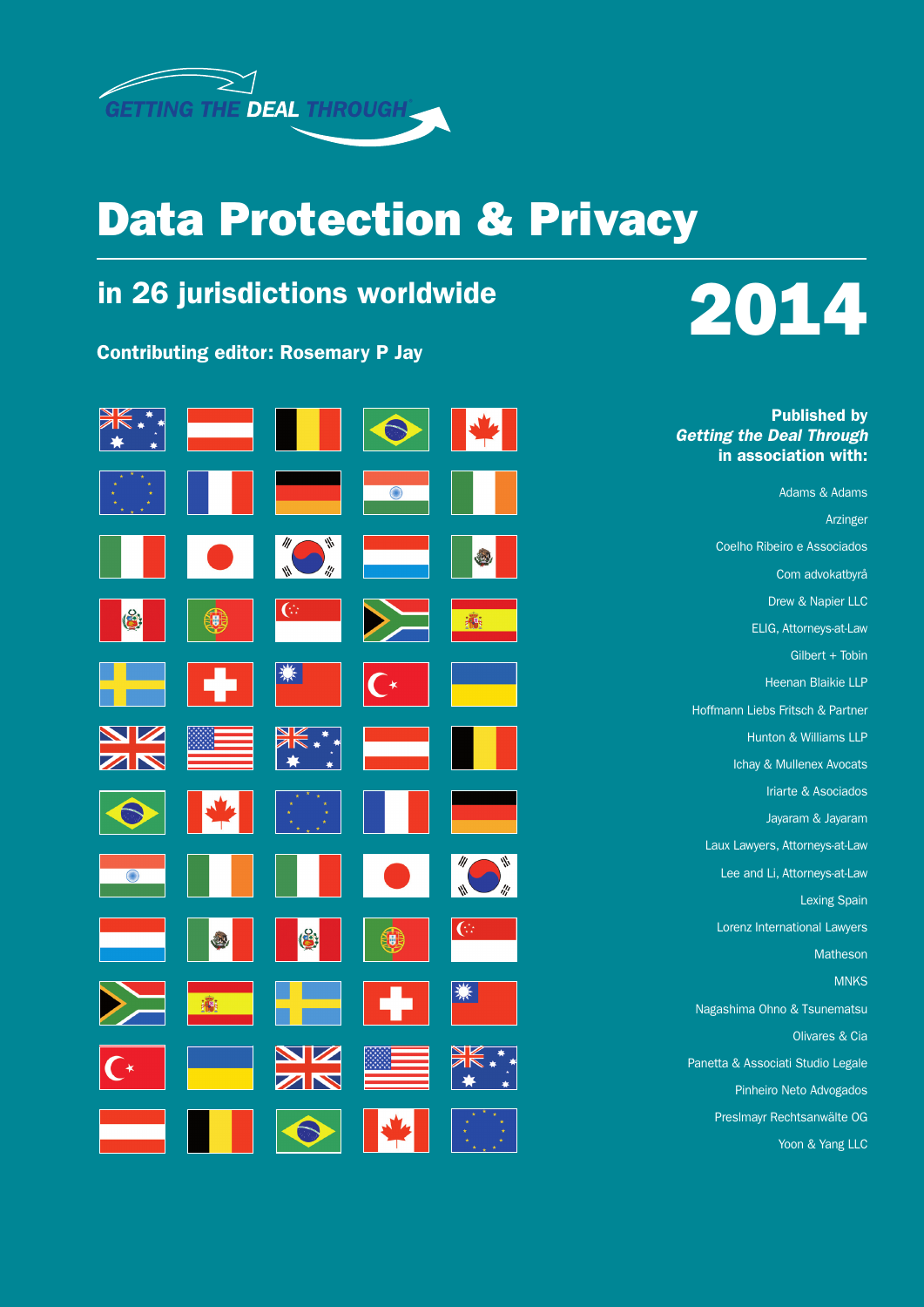|  | <b>GETTING THE DEAL THROUGH®</b> |
|--|----------------------------------|

### Data Protection & Privacy 2014

**Contributing editor**<br>Rosemary P Jay<br>Hunton & Williams

Publisher Gideon Roberton

**Business development managers<br>Alan Lee<br>George Ingledew<br>Dan White** 

Account manager Megan Friedman

**Trainee account managers**<br>Cady Atkinson, Joseph Rush,<br>Dominique Destrée and<br>Emma Chowdhury

Media coordinator Parween Bains

**Administrative coordinator**<br>Sophie Hickey

**Trainee research coordinator**<br>Robin Synnot

Marketing manager (subscriptions) Rachel Nurse *subscriptions@gettingthedealthrough.com*

**Head of editorial production**<br>Adam Myers

Production coordinator<br>Lydia Gerges

Senior production editor Jonathan Cowie

Subeditor<br>Davet Hyland

**Director**<br>Callum Campbell

**Managing director**<br>Richard Davey

Data Protection & Privacy 2014<br>
Published by<br>Law Business Research Ltd<br>87 Lancaster Road<br>
London, W11 1QQ, UK<br>Tel: +44 20 7229 1188<br>
Tel: +44 20 7229 6910<br>© Law Business Research Ltd 2013 No photocopying: copyright licences do not apply. First published 2012 Second edition

The information provided in this<br>publication is general and may not apply<br>in a specific situation. Legal advice should<br>always be sought before taking any legal<br>action based on the information provided.<br>This information is

Printed and distributed by Encompass Print Solutions Tel: 0844 2480 112



| <b>Introduction</b> Rosemary P Jay Hunton & Williams                                   | 3   |
|----------------------------------------------------------------------------------------|-----|
| EU Overview Rosemary P Jay Hunton & Williams                                           | 6   |
| <b>Australia</b> Peter Leonard and Michael Burnett Gilbert + Tobin                     | 8   |
| <b>Austria</b> Rainer Knyrim Preslmayr Rechtsanwälte OG                                | 19  |
| <b>Belgium</b> Jan Dhont, David Dumont and Jonathan Guzy Lorenz International Lawyers  | 27  |
| Brazil Esther Donio Bellegarde Nunes and Paulo Henrique Bonomo Pinheiro Neto Advogados | 35  |
| <b>Canada</b> Adam Kardash, Joanna Fine and Bridget McIlveen Heenan Blaikie LLP        | 40  |
| France Annabelle Richard and Diane Mullenex Ichay & Mullenex Avocats                   | 47  |
| Germany Peter Huppertz Hoffmann Liebs Fritsch & Partner                                | 55  |
| <b>India</b> Malavika Jayaram Jayaram & Jayaram                                        | 62  |
| <b>Ireland</b> John O'Connor and Anne-Marie Bohan Matheson                             | 73  |
| Italy Rocco Panetta and Adriano D'Ottavio Panetta & Associati Studio Legale            | 82  |
| <b>Japan</b> Akemi Suzuki Nagashima Ohno & Tsunematsu                                  | 89  |
| Korea Kwang-Wook Lee Yoon & Yang LLC                                                   | 95  |
| <b>Luxembourg</b> Gary Cywie MNKS                                                      | 101 |
| Mexico Gustavo A Alcocer and Paulina Villaseñor Olivares & Cia                         | 108 |
| Peru Erick Iriarte Ahon and Cynthia Tellez Iriarte & Asociados                         | 113 |
| Portugal Mónica Oliveira Costa Coelho Ribeiro e Associados                             | 117 |
| Singapore Lim Chong Kin and Charmian Aw Drew & Napier LLC                              | 124 |
| <b>South Africa</b> Danie Strachan and André Visser Adams & Adams                      | 135 |
| Spain Marc Gallardo Lexing Spain                                                       | 145 |
| Sweden Henrik Nilsson Com advokatbyrå                                                  | 152 |
| <b>Switzerland</b> Christian Laux Laux Lawyers, Attorneys-at-Law                       | 159 |
| Taiwan Ken-Ying Tseng and Rebecca Hsiao Lee and Li, Attorneys-at-Law                   | 166 |
| Turkey Gönenç Gürkaynak and İlay Yılmaz ELIG, Attorneys-at-Law                         | 172 |
| <b>Ukraine</b> Oleksander Plotnikov and Oleksander Zadorozhnyy Arzinger                | 179 |
| United Kingdom Rosemary P Jay, Tim Hickman and Naomi McBride Hunton & Williams         | 185 |
| <b>United States</b> Lisa J Sotto and Aaron P Simpson Hunton & Williams LLP            | 191 |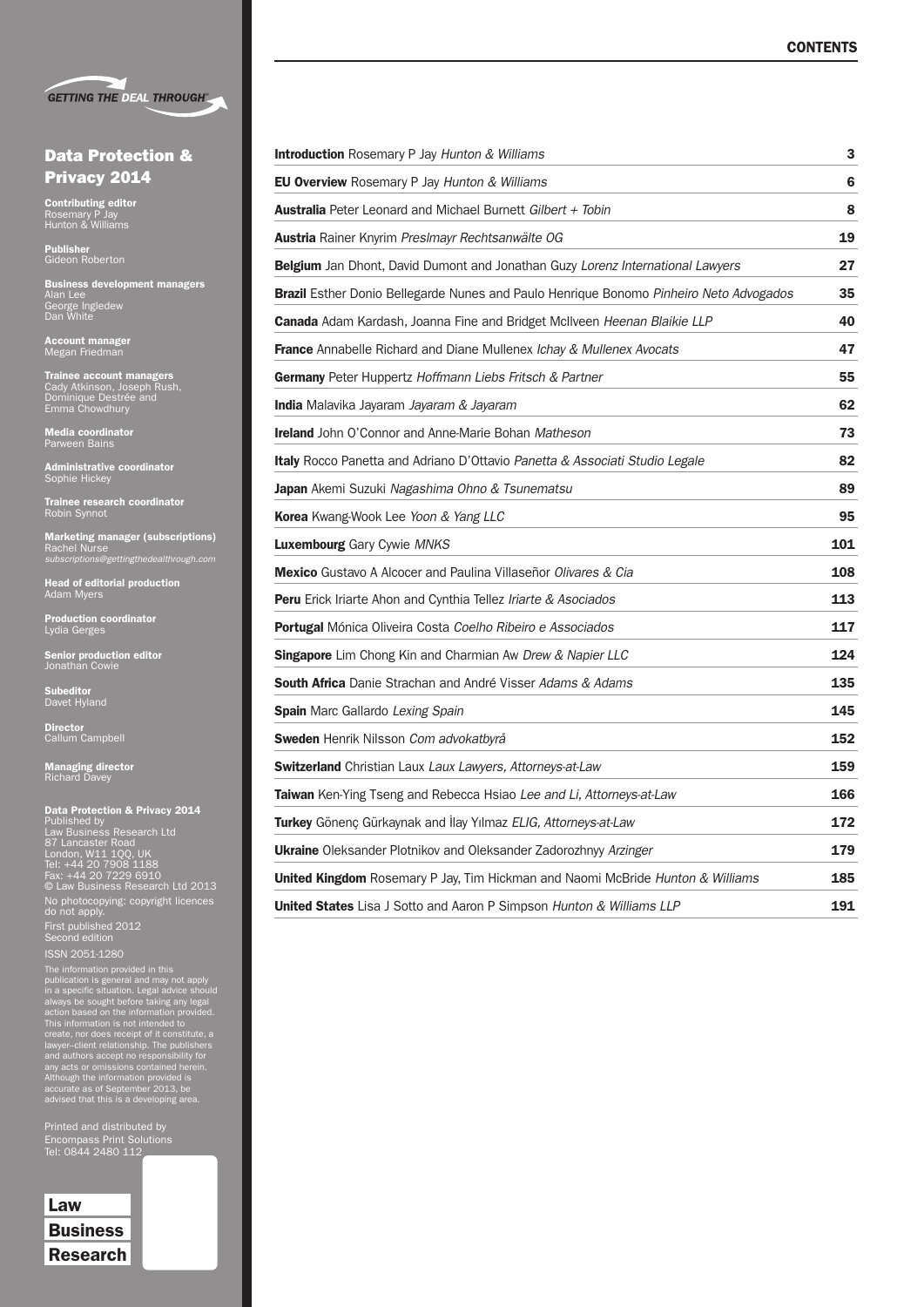## Austria

#### Rainer Knyrim

Preslmayr Rechtsanwälte OG

#### Law and the regulatory authority

#### 1 Legislative framework

Summarise the legislative framework for the protection of personally identifiable information (PII). Does your jurisdiction have a dedicated data protection law? Have any international instruments on privacy or data protection been adopted in your jurisdiction?

The legislative framework for the protection of personally identifiable information (PII) in Austria mainly consists of the Data Protection Act (ADPA). Besides, privacy-related provisions can be found for example in the Telecommunications Act regarding electronic advertising and the processing of personal communication data of users by telecommunication service providers, in the Act on Banking regarding banking secrecy as well as in the Labour Constitutional Act regarding data applications for purposes of personnel administration and evaluation. In the field of health care the Health Telematics Act 2012 states technical data security measurements to be implemented for the transmission of health data among health service providers and contains provisions for the implementation and operation of the Federal Electronic Health Record.

The ADPA was enacted in 2000 and is the most relevant data protection act in Austria. It implemented the EU Data Protection Directive 95/46/EC (the Directive) and regulates which types of personal data may be processed by whom and under what circumstances and conditions. In addition, it should be noted that the right for the protection of personal data has constitutional status in Austria.

#### 2 Data protection authority

Which authority is responsible for overseeing the data protection law? Describe the powers of the authority.

At present, the competent authority is the Data Protection Commission, but from 1 January 2014 it will be transformed to the Data Protection Authority. The Data Protection Authority (DPA) is an independent body and ensures that individual rights and interests in secrecy of personal data is protected. In addition, the DPA handles complaints.

The DPA decides on notifications of data applications, applications for authorisations of data transfers to countries outside the European Economic Area (EEA) as far as those countries do not provide an adequate level of protection and it functions as a complaint authority for anyone whose rights for privacy or data protection have (allegedly) been infringed.

In case of an infringement the DPA is also able to request detailed information from the data controller and processor and then has the power to carry out audits and inspections. Furthermore, the DPA is empowered to report an offence to the department of public prosecution or to file claims with the responsible court in case of severe infringements of data protection law.

#### 3 Breaches of data protection

Can breaches of data protection lead to criminal penalties? How would such breaches be handled?

Breaches of data protection regulations can lead to criminal or administrative penalties. Any individuals that – with the intention to make profits or to harm others – use, make available to others or publish personal data entrusted to or made accessible to them solely due to professional reasons or which they acquired illegally, will be punished by court with imprisonment of up to one year, unless the offence is subject to more severe punishment pursuant to another provision.

Anyone committing any of the following may be punished with a fine of up to  $\text{\textsterling}25,000$ :

- intentionally and illegally gains access to a data application or keeps up an obvious illegal access;
- intentionally transmits personal data in violation of the rules on confidentiality and, in particular, misuses data entrusted to him or her pursuant to the provisions granting the use of personal data for scientific research and statistics or of address data to inform or interview data subjects for other purposes;
- uses personal data or fails to grant access to such data to rectify or to erase personal data in violation of a valid judicial or administrative decision;
- intentionally erases personal data in violation of section 26 paragraph 7 ADPA; or
- intentionally acquires personal data in case of disaster under false pretences violating section 48a ADPA.

Anyone who commits any of the below offences may be punished with a fine of up to  $£10,000$ :

- collects, processes or transfers personal data without fulfilling his or her notification duty for data applications or video surveillance or operates a data application that deviates from his or her filing;
- transfers personal data abroad without a required prior approval of the Data Protection Authority;
- infringes commitments given to the Data Protection Authority or infringes stipulated constraints;
- infringes his or her disclosure and information duties to data subjects;
- grossly infringes his or her duty to implement appropriate data security measurements pursuant to section 14 ADPA;
- infringes his or her duty not to perform automatic image matching on video surveillance material, not to scan surveillance material for sensitive data automatically or to log the utilisation of surveillance material; or
- infringes his or her duty to delete surveillance material after its legal retention period.

In addition, anyone who fails to grant access to personal data, to rectify or to erase personal data in violation of the ADPA, unless the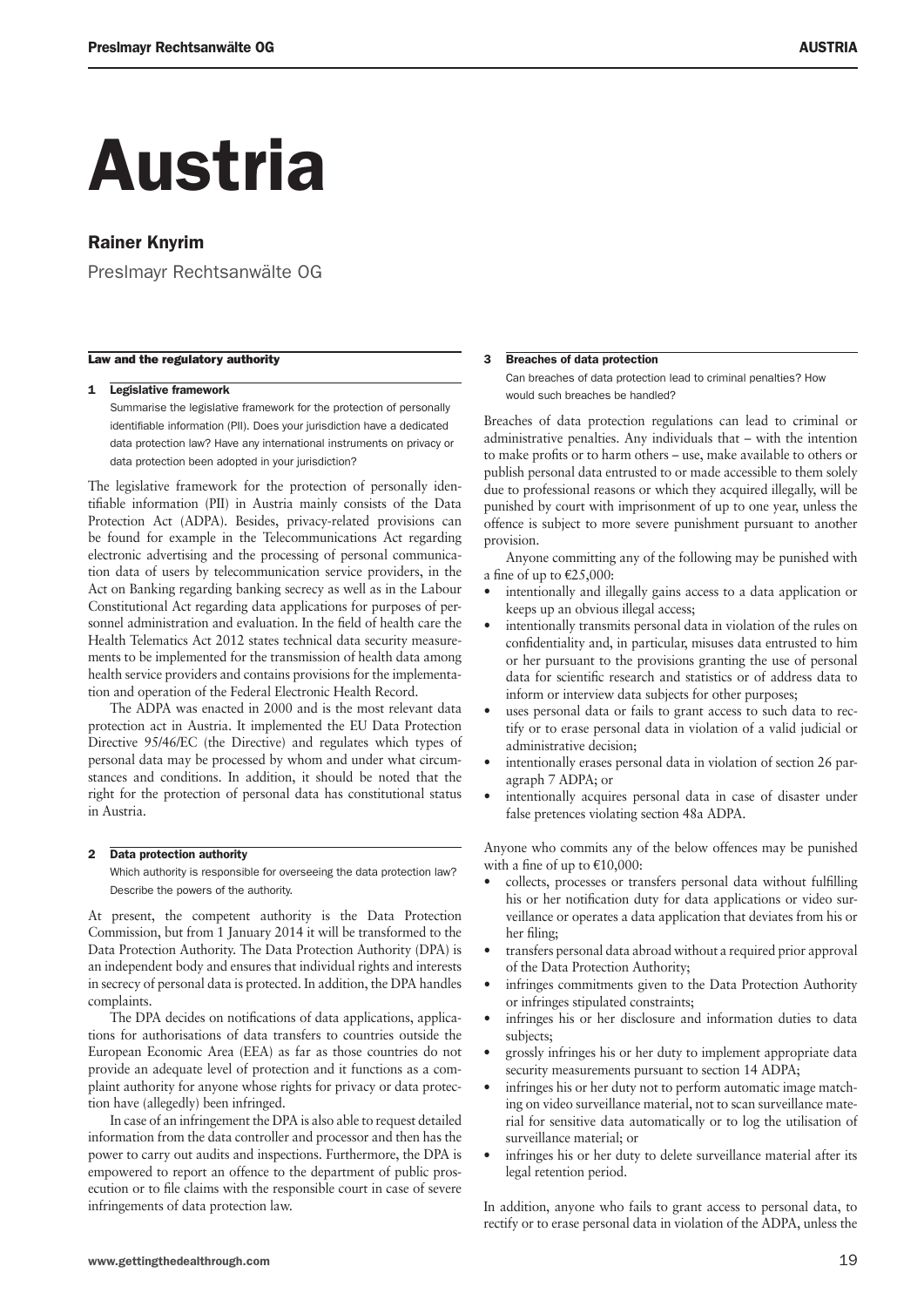offence is subject to more severe punishment pursuant to another provision, may be punished by a fine of up to  $\epsilon$ 500.

Furthermore, the Austrian Criminal Law also contains rules for punishments in case of violations concerning data.

#### **Scope**

#### 4 Exempt sectors and institutions

Does the data protection law cover all sectors and types of organisation or are some areas of activity outside its scope?

As a consequence of the constitutional status of the right for the protection of personal data, the data protection law is applicable in all sectors. No type of organisation is exempted. Both public authorities and private organisations have to obey the rules imposed by data protection law.

#### 5 Communications, marketing and surveillance laws

Does the data protection law cover interception of communications, electronic marketing or monitoring and surveillance of individuals? If not, list other relevant laws in this regard.

Since each of these activities regularly leads to the electronic use of personal data, the provisions of the ADPA generally are applicable in these matters. As previously stated, areas such as telecommunication or electronic marketing are regulated in the Telecommunications Act; monitoring employees and appraising their performance is governed by the Labour Constitutional Act which, to the extent of the respective provisions, also forms part of Austrian data protection law. Video surveillance as well as analysing protocol data to assess the behaviour of data subjects is also covered by the ADPA.

#### 6 Other laws

Identify any further laws or regulations that provide specific data protection rules for related areas.

A specific act exists for the transmission of health data among health service providers and for the Austrian Electronic Health Record, but with respect to the core regulations of data protection, this Act refers to the ADPA. The same is true for regulations on credit information: credit information databases are mentioned in a few acts referring to data protection, which have incorporated general provisions to be applied to various areas connected to the processing of personal data. The E-Government Act provides regulations for a Federal Identity Management to enable authorities to identify people uniquely in governmental proceedings. This act also regards aspects of data protection by defining an identity management system that prevents the possibility of merging personal data across multiple authorities. If smart meters are used for the supply of electricity or gas the applicable acts contain provisions for the protection of personal data and grant customers the right to have their data accessed or transmitted via the internet (Electricity Industry and Organisation Act 2010, Gas Industry Act 2011).

#### 7 PII formats

What forms of PII are covered by the law?

In general, all activities regarding the use of PII are covered by the ADPA, but most provisions, such as the notification duty, are only relevant for the electronic processing of personal data and for the manual processing of personal data in structured records accessible via one specific search criterion. Moreover, the ADPA does not only protect the personal data of natural persons but also of legal persons and groups of persons.

#### 8 Extraterritoriality

Is the reach of the law limited to data owners and data processors established or operating in the jurisdiction?

The ADPA applies to the use of personal data in Austria. The ADPA also applies to the use of data outside Austria insofar as the data is used in other member states of the EU for the purposes of the main establishment or a branch establishment of the data controller in Austria. Apart from this general rule, however, the law of the state in which the data controller has its seat applies where a data controller in the private sector whose seat is in another EU member state uses personal data in Austria for purposes that cannot be attributed to any of the data controller's establishments in Austria. Furthermore, said law shall not be applied insofar as the data is only transmitted through Austrian territory.

#### 9 Covered uses of PII

Is all processing or use of PII covered? Is a distinction made between those who control or own PII and those who provide services to owners?

Austrian data protection law gives broad cover to the processing of personal data; any type of processing such as collecting, storing, transferring, viewing, giving access, etc, is covered by its provisions. A very important distinction in practice is made between the transfer of personal data and the mere 'handover' of data to a third party for the sole purpose of the provision of services to the controller. If the receiver of the data uses the data for its own purposes, then data is regarded as having been transferred. In most cases, a transfer of personal data must be notified with the DPA and there are certain underlying restrictions (eg, the transfer has to serve a legitimate purpose of the recipient, a transfer to outside the EEA has to be authorised by the DPA, unless certain exemptions like a Safe Harbor certification in the United States apply).

In general, a commitment of data to a service provider does not have to be notified with the DPA, but the commitment of a service provider established outside Austria must be governed by a written contract between the data controller and the data processor which especially regulates the handling of data by the service provider. Moreover, if the service provider is established outside the EEA, the DPA's authorisation for the committing of the data is necessary, unless one of the exemptions applies as mentioned in question 31.

#### Legitimate processing of PII

#### 10 Legitimate processing – grounds

Does the law require that the holding of PII be legitimised on specific grounds, for example to meet the owner's legal obligations or if the individual has provided consent? Give details.

Yes, Austrian data protection law requires a legitimate purpose and a legal basis for each processing and transmission of personal data. Four major possible legal bases are provided by the ADPA:

- processing is required to comply with the law;
- the data subject has given his or her explicit consent;
- processing of data is required for the vital interests of the data subject; and
- the interests of the controller in the processing of data prevail over the legitimate interests of the data subject in the protection of his or her data.

#### 11 Legitimate processing – types of data

Does the law impose more stringent rules for specific types of data?

There are four specific types of data for which more stringent rules are applicable:

sensitive data (ethnic origin, political opinions, membership in unions, religious or philosophical views, health and sex life);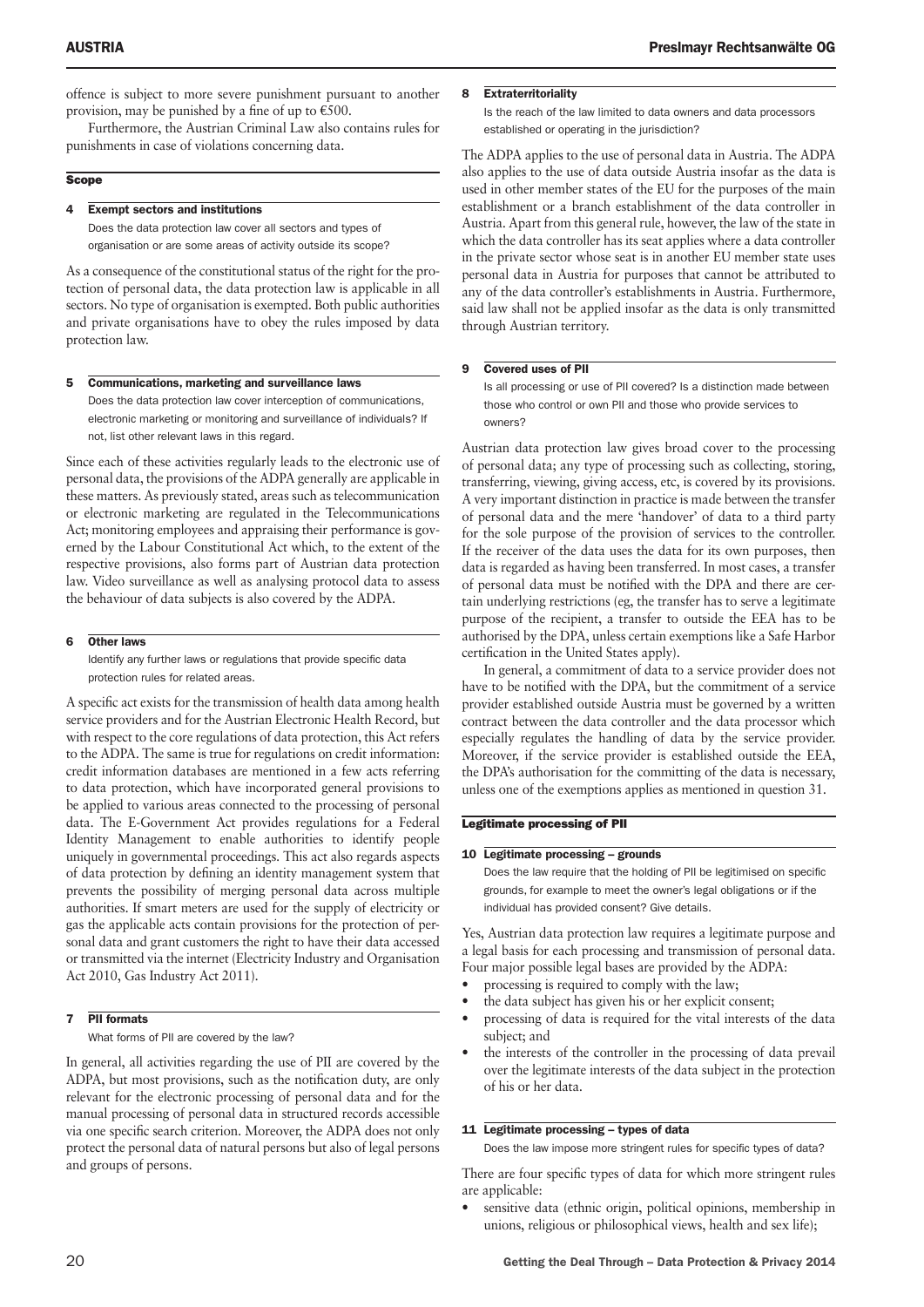- data revealing information on the credit status of the data subject; and
- data being part of a joint information system.

#### Data handling responsibilities of owners of PII

#### 12 Notification

Does the law require owners of PII to notify individuals whose data they hold? What must the notice contain and when must it be provided?

The ADPA obliges data controllers to inform data subjects about the purposes of the data application as well as about the data controller's name and address, as far as this information is not available to the data subject anyway. Further information has to be provided appropriately, as far as necessary for a data processing in good faith, especially if the data subject has the right to object the processing of its data, if it's ambiguous for the data subject whether he or she is legally obliged to provide the requested data or if data is processed within a joint information system.

If the data controller operates a video surveillance system, monitored areas have to be marked with appropriate signs in order to enable individuals to avoid entering observed areas.

#### 13 Exemption from notification

When is notice not required (for example, where to give notice would be disproportionate or would undermine another public interest)?

A data application is exempted from notification once it is completely covered by a 'standard application'. Standard applications are regularly published as a regulation by the Federal Chancellor of Austria and list personal data that may be legitimately processed for designed purposes; in addition, the exemption applies only if the data is transferred to those categories of recipients named in the relevant standard application only.

Furthermore, an application is exempted from notification if:

- only published personal data is processed;
- only pseudonymous personal data is processed, provided that the controller is not able to identify data subjects legitimately but only somebody else;
- the application implements a publicly accessible register or directory established pursuant to a legal provision; or
- the application is operated for private or family purposes only.

Exemptions also exist for data applications serving one of the following purposes:

- protection of the constitutional establishments of the Republic of Austria;
- safeguarding the operational readiness of the Austrian Army;
- safeguarding the interests of a comprehensive national defence;
- protection of important foreign-policy, economic or financial interests of the Republic of Austria or the European Union; or
- prevention and prosecution of crimes, as far as is necessary to meet these purposes.

#### 14 Control of use

Must owners of PII offer individuals any degree of choice or control over the use of their information? In which circumstances?

The controller of personal data must provide subjects with access to their data. Upon the data subject's request, the controller has to rectify or even erase the data, unless the controller has a legitimate interest regarding the processing of the data.

#### 15 Data accuracy

Does the law impose standards in relation to the quality, currency and accuracy of PII?

As soon as data is collected and stored, the data controller has the obligation to ensure that the data is always correct and kept up to date, as long as their accuracy is necessary to fulfil the intended purposes. In addition, the controller has to ensure that data is only stored as long as is necessary for the legitimate purpose of their processing, and as long as both the purpose and the legal basis for the processing exist with respect to any particular individual that is subject to the application (eg, the individual might withdraw his or her consent, the employee might have left the company, etc).

#### 16 Amount and duration of data holding

Does the law restrict the amount of PII that may be held or the length of time it may be held?

The law restricts the amount of data held by establishing the principles of data minimisation, which means that only those data may be held that are absolutely necessary for the achievement of the purpose for which the data is collected. Similarly, data may only be held for the amount of time necessary for the purpose and as long as required by law (if applicable). Otherwise, data has to be deleted physically, a logical deletion is not sufficient (eg, if the respective data is only marked as being deleted in the database or if only the respective indices in the file system are removed).

#### 17 Finality principle

Are the purposes for which PII can be used by owners restricted? Has the 'finality principle' been adopted?

A purpose limitation principle in the sense that the processing of data is only legitimate for specific purposes has been adopted. The processing of data is allowed for any legitimate and valid purpose.

#### 18 Use for new purposes

If the finality principle has been adopted, how far does the law allow for PII to be used for new purposes? Are there exceptions or exclusions from the finality principle?

The purpose has to be evaluated individually for every single case. Often, a balancing of the controller's interests with those of the data subject is necessary and delivers the answer whether the use of personal data is legitimate or not. If personal data shall be used for other purposes a further use has to be treated like a data transmission to other data controllers. Therefore, a use for further purposes has to fulfil the legal requirements equal to a data transmission but there is an exemption for scientific or statistical purposes for which personal data may be used under certain conditions.

Personal data may be further used for scientific and statistical purposes under one of the following conditions:

- the data is publicly available;
- the data was initially collected legitimately by the controller for other purposes;
- the data is used only in a pseudonymous form;
- the data is used for these purposes pursuant to a legal provision;
- the data subject has given his consent;
- the Data Protection Authority has given its approval.

Nevertheless, also in case of a legitimate use of personal data for scientific or statistical purposes according to one of the conditions mentioned above, this data has to be transformed into a pseudonymous form immediately if pseudonymous data is sufficient to serve the research's purposes as well. As long as it is not stated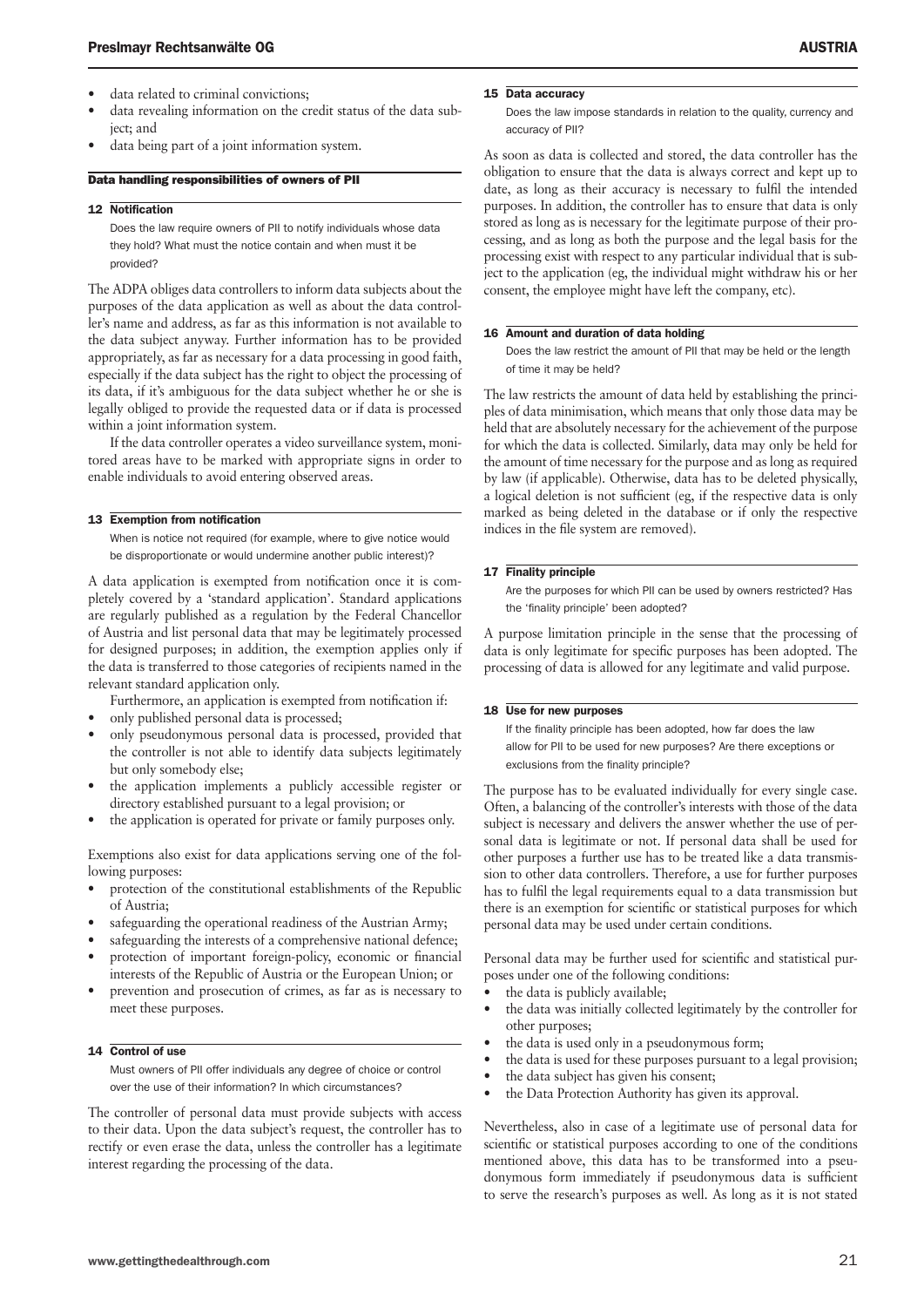otherwise by law, data must be anonymised immediately if the personal identity of the data subjects concerned is no longer relevant.

#### **Security obligations**

#### 19 Security obligations

What security obligations are imposed on data owners and entities that process PII on their behalf?

The imposed security obligations are as follows:

- distribution of functions between the organisational units, as well as the operatives regarding the use of data, has been laid down expressly;
- use of data has been tied to valid orders of the authorised organisational units or operatives;
- every operative employee has been instructed about his or her duties of confidentiality pursuant to the ADPA and to internal data protection regulations including data security regulations;
- operation of an access control system for objects of the data controller or data processor;
- operation of an access control system for the protection of data and programs as well as for the protection of storage media against unauthorised access and use;
- the permissions to operate data processing equipment has been defined and every device has been secured against unauthorised operation by taking security measurements for the machines and programs used;
- creation of log files in order to monitor the legitimacy of the use of personal data like retrieval, modifications and transmissions; and
- establishment of an appropriate documentation about the measures taken pursuant to the previous bullet points to facilitate control and conservation of evidence.

Although all these security measures to be taken seem very comprehensive, they usually do not impose a large burden on data controllers as they are not examined by the DPA with high scrutiny.

#### 20 Notification of security breach

Does the law include obligations to notify the regulator or individuals of breaches of security?

An amendment to the DPA in 2010 introduced a 'data breach notification' duty for controllers that have failed to keep their hosted data secure; if the controller becomes aware of any systematic and grave misuse of any data that might cause harm to the affected data subjects, it has the obligation to adequately inform the data subjects thereof. This obligation is usually fulfilled by written statements to the subjects, which provide them with the information of the security breach, the data affected, any recipient of the data (if known) and the possible dangers resulting from the breach. It is not required by law to inform the regulator of any breach.

#### Internal controls

#### 21 Data protection officer

Is the appointment of a data protection officer mandatory? What are the data protection officer's legal responsibilities?

There is generally no rule for appointing a mandatory data protection officer, so the appointment of a data protection officer is not mandatory. Rules for a non-mandatory data protection officer are still in political discussion.

#### 22 Record keeping

Are owners of PII required to maintain any internal records or establish internal processes or documentation?

Owners of PII are required to establish internal processes and documentation in order to ensure the rights of individuals regarding their data (see question 34). Equal measures have to be taken by all organisational units of a data controller or data processor that use data in order to ensure data security.

#### Registration and notification

#### 23 Registration

Are owners and processors of PII required to register with the supervisory authority? Are there any exemptions?

Once a company processes personal data (relating to its employees, customers or any other natural or legal persons) the company must register as a data controller and notify its data applications with the DPA. There are only a few exceptions, the most important of which are the 'standard applications', which are regularly published as a regulation by the Federal Chancellor of Austria and determine in detail which categories of data may be processed and transmitted lawfully. If a data application can be completely subsumed under such a standard application, the duty to notify or register is lapsed.

The exemptions from the duty to inform data subjects as mentioned in question 13 also apply for the duty of registration with the DPA.

#### 24 Formalities

What are the formalities for registration?

The data controller has to file a notification with the Data Processing Register, including information about the data controller's company, commercial register number, its address, postal address and telephone number. In addition, for each data application the data controller has to notify the purpose of the application, its legal basis, the categories of data subjects concerned, the data categories processed, all data security measurements implemented and, if any, recipients of personal data. All this data has to be kept up to date and any changes have to be filed with the Data Processing Register immediately. If special categories of data are to be processed (see question 11), the DPA's prior authorisation is necessary. No notification fees are charged.

#### 25 Penalties

What are the penalties for a data owner or processor for failure to make or maintain an entry on the register?

If an application is operated without being registered appropriately or without being registered at all, a fine of up to €10,000 may be imposed on the data controller.

#### 26 Refusal of registration

On what grounds may the supervisory authority refuse to allow an entry on the register?

The Data Processing Register may initiate an improvement process if data controller's notification is found insufficient, incorrect or even unlawful. If the data controller does not improve its notification within the determined period, the registration of the notification will be refused.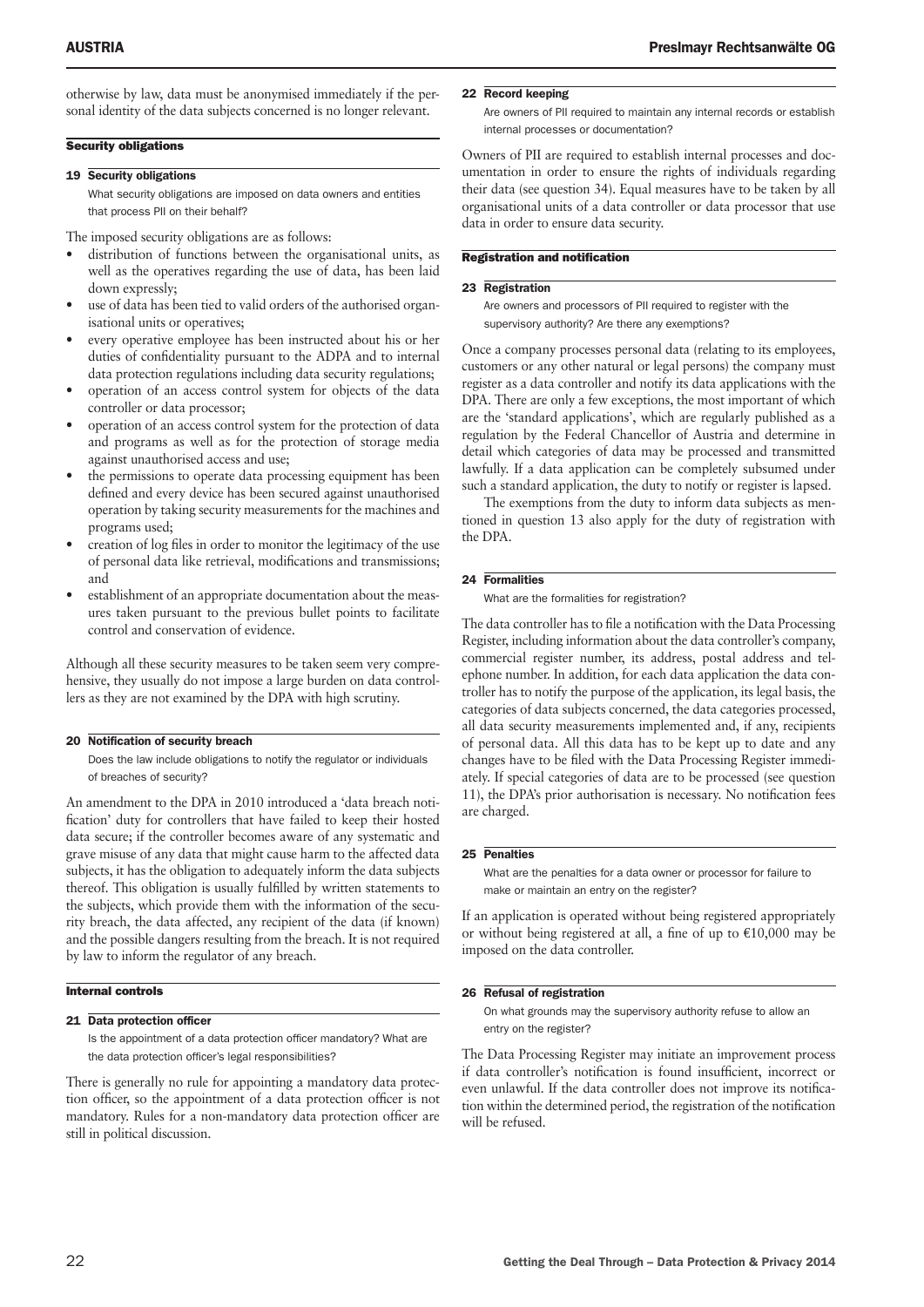#### 27 Public access

Is the register publicly available? How can it be accessed?

The Public Data Processing Register may be consulted by anyone online at https://dvr.dsk.gv.at/at.gv.bka.dvr.public/DVRRecherche. aspx. It is also possible to receive information via e-mail or telephone. The contact details are:

Datenverarbeitungsregister Hohenstaufengasse 3 1010 Vienna Austria Tel: +43 1 531 15 / 204043 Fax: +43 1 531 15 / 204016 dvr@dsk.gv.at.

#### 28 Effect of registration

Does an entry on the register have any specific legal effect?

Once a data controller has registered with the Data Processing Register, it is obliged to keep any data updated and to inform the Data Processing Register of any new information or amendments to data notifications (see also question 12 et seq). If special categories of data are to be processed (see question 11), the DPA's prior authorisation is necessary and is granted with the registration.

#### Transfer and disclosure of PII

#### 29 Transfer of PII

How does the law regulate the transfer of PII to entities that provide outsourced processing services?

Controllers may employ processors for their data applications insofar as the latter sufficiently warrant the legitimate and secure use of data. Therefore, the controller must enter into the necessary agreements with the processor in order to enforce the data processor to have all data security measurements being implemented required by law.

Irrespective of further contractual obligations, all processors have the following obligations when processing personal data on behalf of the controller:

- data may only be used according to the instructions of the controller;
- compulsory data safety measures have to be taken (see question 22);
- another processor may only be engaged with the prior permission of the controller and the controller has to be informed of any intended engagement of another processor;
- technical and organisational measurements have to be implemented for the fulfilment of the controller's obligation to grant the right of information, rectification and erasure;
- all results from the processing and all documentation data have to be returned to data controller after the termination of service; and
- all information necessary for the data controller to enable him or her to examine if the data processor has discharged its obligations arising from the engagement has to be provided to the data controller.

#### 30 Restrictions on disclosure

Describe any specific restrictions on the disclosure of PII to other recipients.

According to the ADPA, data must only be used fairly and lawfully, only be collected for specific, explicit and legitimate purposes and be used insofar as they are essential for the purpose of the data application. In addition, data must only be processed insofar as the purpose and content of the data application are covered by the statutory competencies or the legitimate authority of the respective controller and the data subject's secrecy deserving protection is not infringed.

Non-sensitive personal data may be processed if one of the following conditions is met:

- an explicit legal authorisation or obligation exists to use the data;
- the data subject has unambiguously given his or her consent, which can be revoked at any time, whereby such a revocation makes any further use of the data illegal;
- vital interests of the data subject or prevailing interests pursued by the controller or by a third party require the use of data; and
- the use of legitimately published data and merely indirect (pseudonymous) personal data will not constitute an infringement of interests in secrecy deserving protection (the right to object to the use of such data remains unaffected).

If sensitive data is processed, secrecy is not infringed if:

- the data subject has clearly made the data public him or herself;
- the data is used only in an indirect (pseudonymous) personal form;
- the obligation or authorisation to use the data is stipulated by law, insofar as it serves an important public interest or they are used by a controller in the public sector in fulfilment of its obligation to give the authorities assistance;
- data is used that solely concerns the execution of a public office by the data subject;
- the processing or transmission is in the vital interest of the data subject and his or her consent cannot be obtained in time;
- the use is in the vital interest of a third party;
- the use is necessary for the establishment, exercise or defence of legal claims of the controller before a public authority and the data were collected legitimately;
- the data is used for private or research purposes or in case of disaster;
- the use is required according to the rights and duties of the controller in the field of employment law and civil service regulations and is legitimate pursuant to specific legal provisions (the rights of the labour councils according to the Labour Constitution Act with regard to the use of data remain unaffected);
- the data is required for the purpose of preventive health care, medical diagnosis, the provision of health care or health treatment or the management of health-care services, and the use of data is performed by a medical person or other persons subject to an equivalent duty of secrecy; or
- non-profit organisations with a political, philosophical, religious or trade union aim process data revealing the political opinion or philosophical beliefs of natural persons in the course of their legitimate activities, as long as these data concern members, sponsors or other persons who disclose an interest in the aim of the organisation on a regular basis; these data shall not be disclosed to a third party without the consent of the data subject unless otherwise provided for by law.

#### 31 Cross-border transfer

Is the transfer of PII outside the jurisdiction restricted?

Data transfers from Austria to any other EEA member states are not subject to any additional requirements, as EEA member states are considered to provide an 'adequate level of data protection'.

Also, data transfers to recipients in third countries providing an adequate level of data protection do not need to fulfil any further requirements. All jurisdictions that are not a member of the EEA but provide an adequate level of data protection are enumerated in a regulation of the Federal Chancellor (Federal Law Gazette II No 521/1999 as amended by No 150/2013) and are listed here: Andorra; Argentina; Faroe Islands; Guernsey; Isle of Man; Jersey; New Zealand; Switzerland; and Uruguay.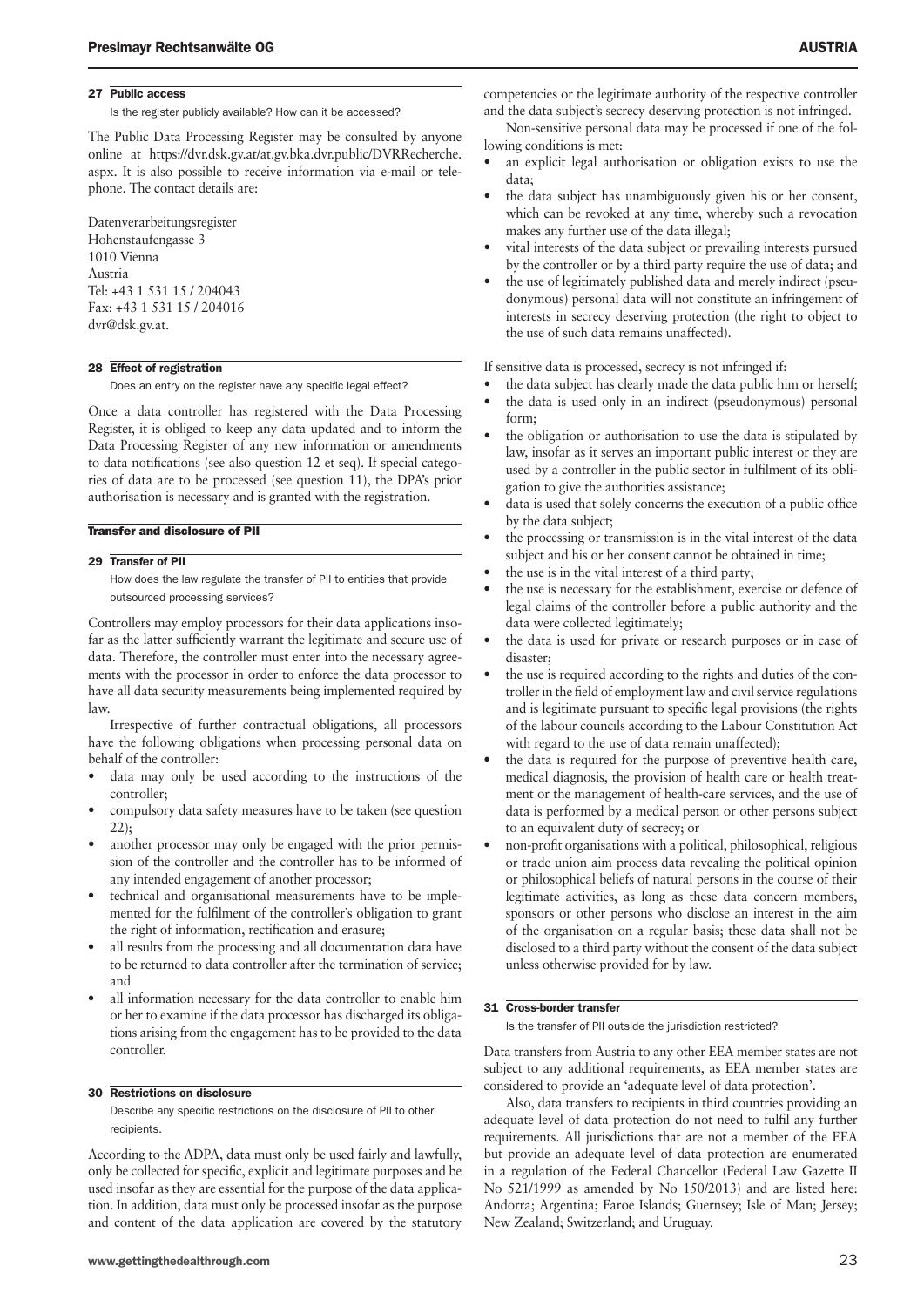Pursuant to this regulation, a data transfer to one of the following countries does not require the Data Protection Authority's prior approval, but only under specific conditions as stated in the regulation: USA (if the data recipient is Safe Harbor-certified); Canada; and Israel.

Furthermore, any applicable decision of the European Commission is binding in Austria.

In any case, a trans-border data exchange does not require the DPA's prior authorisation if:

- the data to be transferred has been published legitimately in Austria;
- only indirect personal (pseudonymous) data is transferred;
- the trans-border transfer is authorised by legal provisions that are equivalent to a provision of the Austrian legal system and are immediately applicable;
- data out of a data application for private or journalistic purposes are transmitted;
- the data subject unambiguously has given his or her consent to the trans-border data transmission;
- a contract has been concluded between the controller and the data subject or the controller and a third party clearly in the interests of the data subject which cannot be fulfilled without the trans-border transmission of data;
- the transmission is necessary for the establishment, exercise or defence of legal claims before a foreign authority and the data was collected legitimately;
- the transmission is expressly mentioned in a standard application or model application;
- the data exchange is carried out with Austrian governmental ministries and offices in foreign countries; or
- the transmission concerns personal data out of a data application that is exempted from the notification duty pursuant to section 17 paragraph 3 ADPA.

If the trans-border data exchange is not exempted from a prior authorisation duty, the controller has to apply for authorisation to the DPA. In the context of trans-border data flows to countries which do not provide an adequate level of data safety, data transfer agreements are very important. To receive the DPA's approval for the transfer of personal data to these countries, it is necessary that the controller provides for sufficient guarantees to ensure an adequate level of data protection. Such an adequate level of data protection could be established by the conclusion of data transfer agreements based on the European Commission's standard contractual clauses. A precise distinction needs to be made between Controller-to-Controller and Controller-to-Processor clauses. If such agreements are concluded using the standard contractual clauses as published by the European Commission, the probability of receiving the DPA's authorisation is quite high.

#### 32 Notification of transfer

Does transfer of PII require notification to or authorisation from a supervisory authority?

If a data application is not exempted from the duty of notification at all, data transfers have to be filed with the DPA as well. Such a notification has to be carried out together with the filing of the data application itself via DVR-Online.

#### 33 Further transfer

If transfers outside the jurisdiction are subject to restriction or authorisation, do these apply equally to transfers to service providers and onwards transfers?

Restrictions to transfers outside the jurisdiction do apply, if the data recipient is located outside the EEA. If a data transfer is not exempt

from the authorisation duty according to question 31, the controller has to apply for prior approval from the Data Protection Authority. The DPA may grant its authorisation under specific conditions and obligations.

The same restrictions apply to data transfers to service providers.

#### Rights of individuals

#### 34 Access

Do individuals have the right to see a copy of their personal information held by PII owners? Describe any limitations to this right.

Data subjects have the right to access their personal data processed by controllers and to receive a copy. The data controller is obliged to provide the data subject with information about personal data being processed, if the data subject has to request access in writing and how the data subject must prove his or her identity, as appropriate (eg, by transmitting a passport copy). If there is no reason to refuse a data subject's request, the desired information has to be disclosed within eight weeks upon receipt.

Information shall not be disclosed to the data subject if this is necessary for the protection of the data subject because of special reasons or if legitimate interests pursued by the data controller or by a third party – especially overriding public interests – prevail furnishing the information. Prevailing public interests are the following:

- protection of the constitutional institutions of Austria;
- safeguarding the operational readiness of the Federal Army;
- safeguarding the interests of a comprehensive national defence;
- protection of important foreign-policy, economic or financial interests of the Republic of Austria or the European Union; or
- prevention and prosecution of crimes.

The review of the legitimacy of a refusal of the provision of the requested information because of one of these reasons is subject to a decision of the DPA.

#### 35 Other rights

Do individuals have other substantive rights?

Besides the right of access, individuals have the right to apply for rectification and deletion of personal data relating to them if this data is inaccurate. Finally, individuals have the right to raise objections to the data controller of the data application against the use of personal data because of infringement of the data subject's overriding interest in secrecy deserving protection arising out of any special situation.

Every data subject has the right to lodge a complaint with the DPA because of an alleged infringement of his or her rights.

#### 36 Compensation

Are individuals entitled to monetary damages or compensation if they are affected by breaches of the law? Is actual damage required or is injury to feelings sufficient?

Individuals are entitled to demand compensation if they are affected by breaches of data protection law. A person who has been damaged by an infringement of provisions of the ADPA (confidentiality, correction, erasing) may take a civil action for damages. In general, compensation may only be demanded for actual damages, but there is an exception pursuant to section 33 ADPA, which states that a claim for appropriate compensation for the defamation suffered may be brought against a data controller if the personal data was used publicly in a manner that violated a data subject's interests in secrecy exposing that person to the extent similar to that described in section 7 paragraph 1 of the Media Act, Federal Law Gazette No. 314/1981 – even if public use of that data is not committed by publication in the media.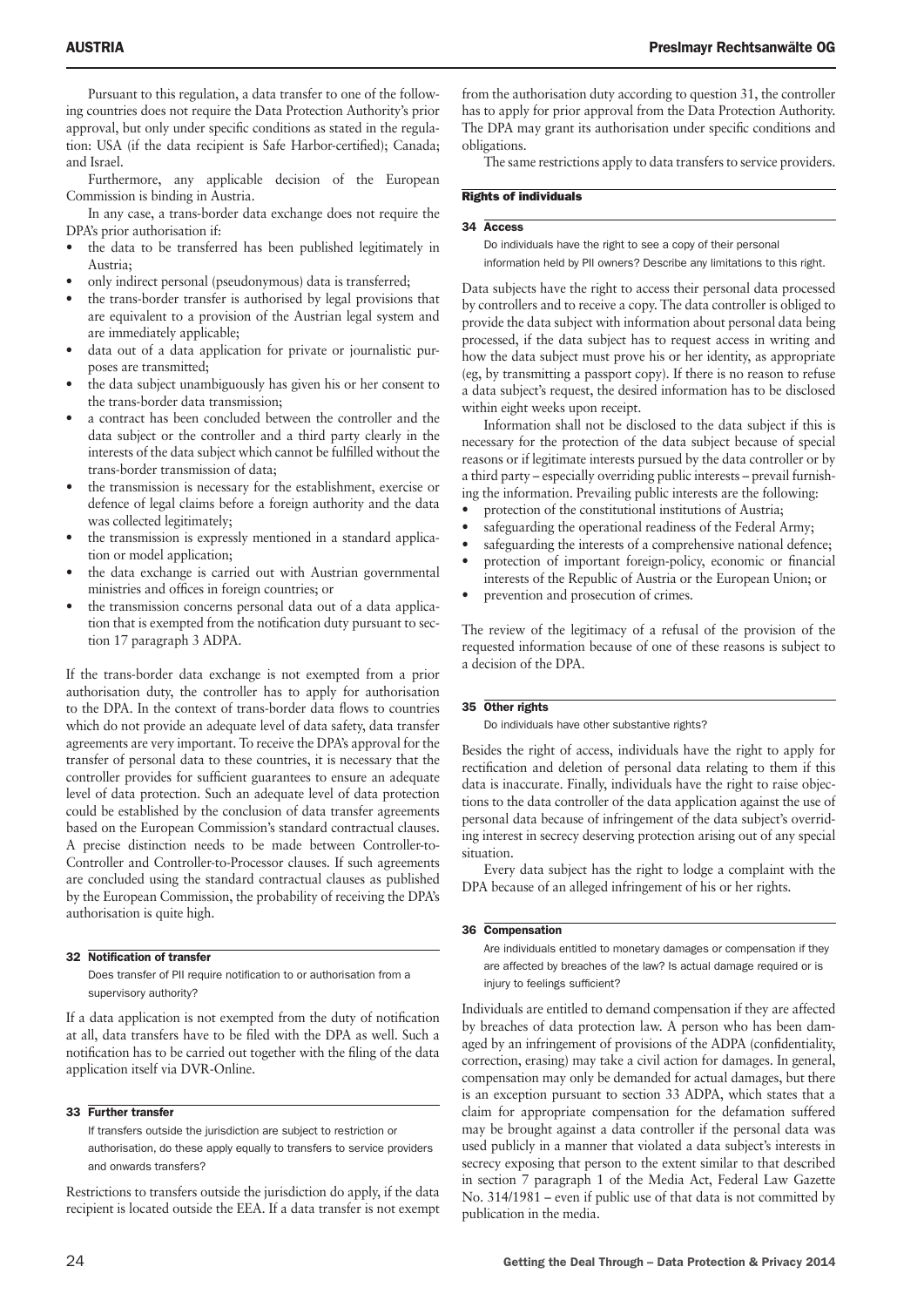#### Update and trends

In 2012 Austria was convicted by the European Court of Justice for the lack of independence of the Austrian Data Protection Commission. As a consequence, the Austrian Data Protection Act (ADPA) was amended by the ADPA Amendment 2013 to ensure and guarantee the independence of this authority by law. Since then, the authority is now an independent government department by law and must be provided with adequate staffing and resources. The Federal Chancellor still has the right to be informed about the authority's affairs, but this right of information was reduced to the extent that it does not conflict with the authority's independence.

In May 2013, a second amendment of the ADPA came into force which transforms the current Data Protection Commission into the

In case indications arise that a serious data protection infringement has been committed by a private sector controller, besides the data subject, the DPA is also empowered to file an action for a declaratory judgment with the responsible court.

#### 37 Enforcement

Are these rights exercisable through the judicial system or enforced by the supervisory authority or both?

The rights of individuals are enforceable through either the DPA or the judicial system, but the responsibility depends on if the data controller is established by public or private law. Complaints against data controllers of the public sector have to be filed with the DPA, while claims against data controllers of the private sector have to be filed with the responsible court.

Pursuant to section 30 ADPA, anyone has the right to lodge an application with the DPA because of an alleged infringement of his or her rights pursuant to the ADPA by a controller or a processor.

Pursuant to section 31 ADPA, actions for infringement of the right to secrecy, rectification and erasure against data controllers established in forms of public law are to be brought before the DPA as long as the complaint shall not be brought against organs of the legislative or jurisdiction. This also applies for any data controller for actions of infringement of the right to access personal data independent from its form of establishment. Pursuant to section 32 ADPA, actions for infringement of the right to secrecy, rectification and erasure against natural persons, groups of persons or legal entities established in forms of private law are to be brought before the civil courts.

Data Protection Authority (ADPA Amendment 2014). This amendment integrates the Data Protection Authority into the new system of administrative courts to be established on 1 January 2014. From this date, appeals to the newly installed Federal Administrative Court are possible and the trinomial stages of appeal will come into being. The responsibility for decisions at the Federal Administrative Court in data protection matters will pass to a senate consisting of a judge and two lay judges, each a representative of the Austrian Federal Economic Chamber and the Austrian Federal Employee Chamber. Proceedings pending with the Data Protection Commission at the end of 2013 will be seamlessly continued by the newly established Data Protection Authority.

#### Exemptions, derogations and restrictions

#### 38 Further exemptions and restrictions

Does the law include any derogations, exclusions or limitations other than those already described? Describe the relevant provisions.

No.

#### **Supervision**

#### 39 Judicial review

Can data owners appeal against orders of the supervisory authority to the courts?

Data controllers currently may appeal to the Supreme Administrative Court. After 1 January 2014, data subjects may appeal against decisions of the DPA to the Federal Administrative Court which will be established on this date, and may further appeal against decisions of the Federal Administrative Court to the Supreme Administrative Court.

#### 40 Criminal sanctions

In what circumstances can owners of PII be subject to criminal sanctions?

To protect data and computer systems the Criminal Code contains rules that stipulate high fines and even imprisonment. In addition, the ADPA contains one provision that may lead to imprisonment for up to one year if somebody, with the intention to profit or to harm others, uses, publishes or makes available to others personal data which was entrusted or made accessible to him or her solely for professional reasons or which he or she acquired illegally him or herself.

# PRESLMAYR<br>ECHTSANWÄLTE

Universitätsring 12 Tel: +43 1 533 16 95 Austria www.preslmayr.at

#### Rainer Knyrim **Knyrim Rainer Knyrim** knyrim@preslmayr.at

1010 Vienna **Fax: +43 1 535 56 86**